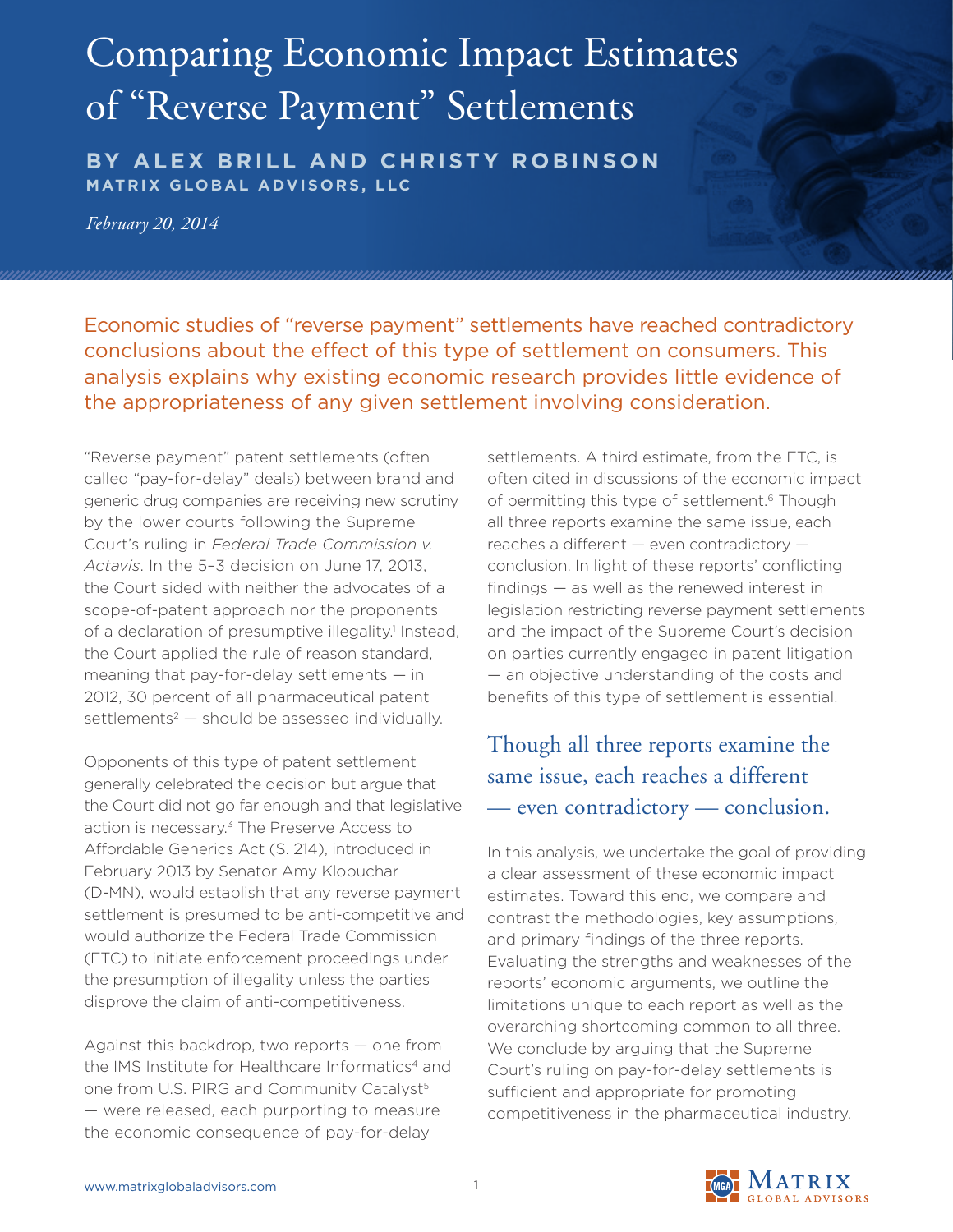### **COMPARISON OF ECONOMIC IMPACT ESTIMATES**

The parameters, findings, and assumptions of the three reports differ across the board, as Table 1 delineates. Beyond the differences in conclusions, time periods studied, and number of drugs analyzed, the methodologies vary as well. But the fundamental difference among the economic impact estimates derives from whether a report assumes that pay-for-delay settlements:

- 1) yield savings by allowing generics to enter the market before brand patents would have expired, or
- 2) deny savings by delaying generic entry beyond when generics would have entered the market had the patent challenger prevailed in court.

|                                   | <b>IMS</b> Institute for<br><b>Healthcare Informatics</b>                                                                                                                                                                                                                                             | U.S. PIRG/<br><b>Community Catalyst</b>                                                                                                                                                           | <b>Federal Trade</b><br>Commission                                                                                     |
|-----------------------------------|-------------------------------------------------------------------------------------------------------------------------------------------------------------------------------------------------------------------------------------------------------------------------------------------------------|---------------------------------------------------------------------------------------------------------------------------------------------------------------------------------------------------|------------------------------------------------------------------------------------------------------------------------|
| <b>Study</b><br><b>Parameters</b> | 33 drugs with settlements<br>between 2005 and 2012.                                                                                                                                                                                                                                                   | 20 drugs with pay-for-delay<br>settlements between 1993<br>and 2012.                                                                                                                              | Unspecified number of<br>drugs with settlements<br>between January 1, 2004,<br>and September 30, 2009.                 |
| <b>Primary</b><br><b>Findings</b> | Savings from all 33<br>settlements total \$25.5<br>billion. Future savings, from<br>2013 until the date of patent<br>expiry, total \$61.7 billion.<br>Settlements involving<br>reverse payments are<br>responsible for \$11.8 billion<br>to \$13.6 billion in savings to<br>date and future savings.* | For the 20 drugs analyzed,<br>brand drug companies<br>brought in a total of \$98<br>billion in sales between the<br>time of the reverse payment<br>settlements and the point<br>of generic entry. | Pay-for-delay settlements<br>cost U.S. consumers \$35<br>billion over a decade.                                        |
| <b>Key</b><br><b>Assumptions</b>  | Settlements provide savings<br>by allowing generic market<br>entry before brand patents<br>would have expired.                                                                                                                                                                                        | The period of time between<br>a pay-for-delay settlement<br>and generic entry is caused<br>by the reverse payment.                                                                                | Pay-for-delay settlements<br>are responsible for delaying<br>generic entry on average<br>17 months.                    |
|                                   | Savings are calculated from<br>date of generic entry through<br>2012 and from January 2013<br>to patent expiry.                                                                                                                                                                                       | Brand drug prices are<br>assumed to grow at an<br>annual rate of 10%.                                                                                                                             | Cost is calculated assuming<br>an average delay in generic<br>entry of 17 months, average<br>price discrepancy between |
|                                   | Savings attributable to<br>pay-for-delay are calculated<br>using the generic success<br>rate in patent challenges<br>(48%) and the percentage<br>of settlements with<br>consideration (26-30%).                                                                                                       |                                                                                                                                                                                                   | brands and generics of 85%,<br>and generic penetration rate<br>of 90%.                                                 |

#### TABLE 1. PARAMETERS, FINDINGS, AND ASSUMPTIONS OF ECONOMIC IMPACT ESTIMATES

*Source: Matrix Global Advisors analysis based on reports by IMS Institute for Healthcare Informatics (June 2013), U.S. PIRG and Community Catalyst (July 2013), and Federal Trade Commission (January 2010).*

*\* Some media coverage of the IMS report confused the total estimate with the estimate of savings arising from reverse payments alone. See, for example, PharmaceuticalCommerce.com, "'Pay for Delay' Patent Settlements Have Saved Payers \$25.5 Billion during 2005–2012, says IMS Health Institute," July 9, 2013.*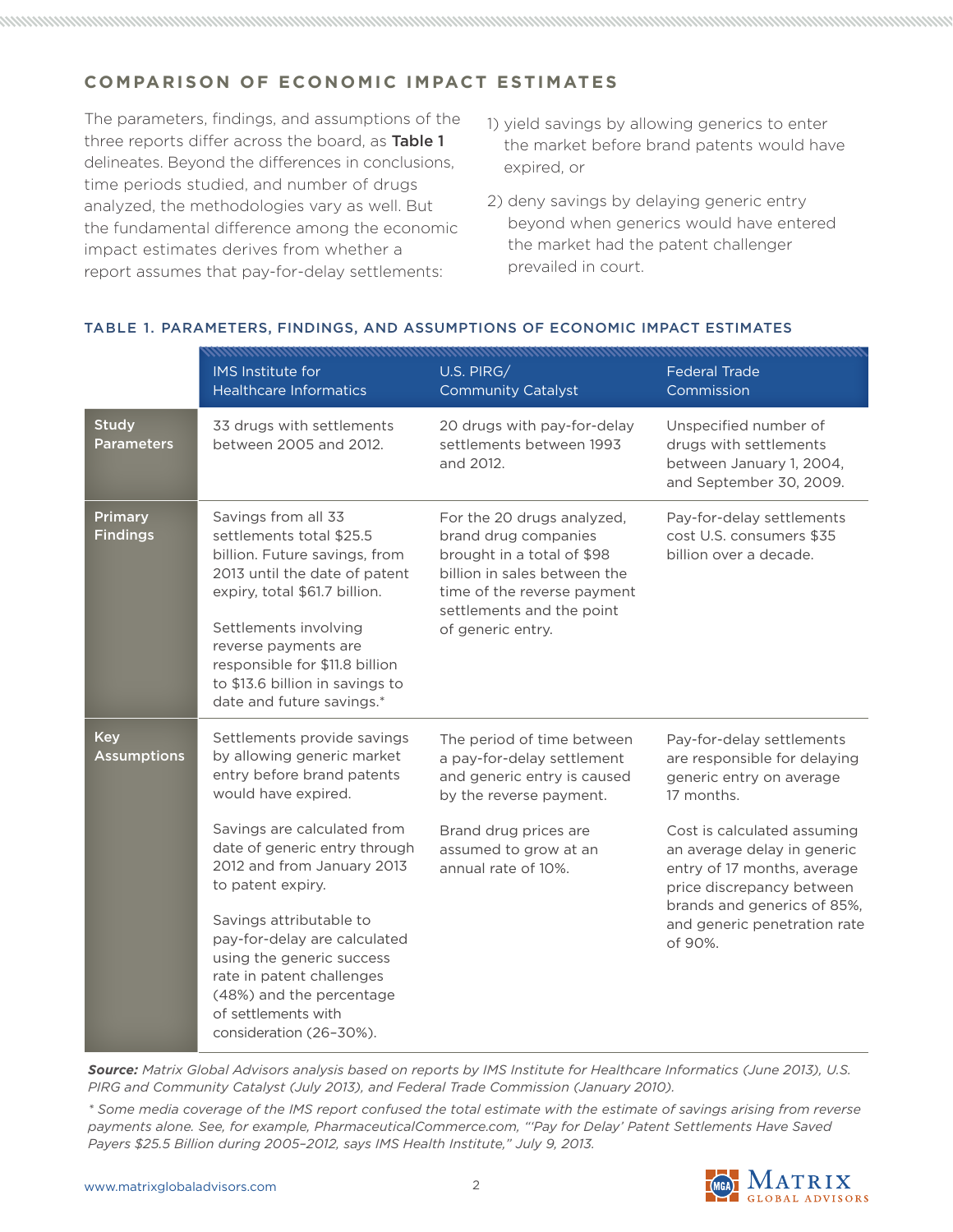The FTC and U.S. PIRG/Community Catalyst reports assume that pay-for-delay settlements prevent lower-cost generic drugs from entering the market as early as they otherwise would. In fact, the latter assumes that, absent a settlement agreement, generic entry would have occurred on the day the settlement was executed. Conversely, the IMS report assumes that settlements allow generics to enter the market sooner than they otherwise would because there is no guarantee that a generic manufacturer would win a patent challenge. Thus, the IMS report calculates savings beginning with the date of generic entry. Clearly, there is a fundamental contradiction in the reports' underlying assumptions, as demonstrated by the fact that

the IMS report claims savings for consumers over seven of the exact drugs for which the U.S. PIRG/Community Catalyst report asserts the opposite.7

This contradiction points to a methodological flaw inherent in all three reports: all three fail to establish causality between pay-for-delay settlements and the date of generic entry. Instead, each report espouses a predetermined conclusion about whether such settlements lead to generic entry sooner or later than would otherwise occur. As described in Table 2, other shortcomings unique to each report include lack of statistical rigor, failure to account for market and regulatory dynamics, and methodological inconsistencies.

|                     | <b>IMS</b> Institute for                                                                                                                                                                                                                                                                                                                                                                                                                                                                                                                             | U.S. PIRG/                                                                                                                                                                                                                                                                                                                                                                                                   | <b>Federal Trade</b>                                                                                                                                                                                                                                       |
|---------------------|------------------------------------------------------------------------------------------------------------------------------------------------------------------------------------------------------------------------------------------------------------------------------------------------------------------------------------------------------------------------------------------------------------------------------------------------------------------------------------------------------------------------------------------------------|--------------------------------------------------------------------------------------------------------------------------------------------------------------------------------------------------------------------------------------------------------------------------------------------------------------------------------------------------------------------------------------------------------------|------------------------------------------------------------------------------------------------------------------------------------------------------------------------------------------------------------------------------------------------------------|
|                     | <b>Healthcare Informatics</b>                                                                                                                                                                                                                                                                                                                                                                                                                                                                                                                        | <b>Community Catalyst</b>                                                                                                                                                                                                                                                                                                                                                                                    | Commission                                                                                                                                                                                                                                                 |
| <b>Shortcomings</b> | Calculates savings to date<br>without adjusting for brand<br>patent expiry dates that<br>fell before the end of 2012.<br>By the report's own<br>parameters, savings to<br>date should be calculated<br>as future savings are<br>calculated - through<br>scheduled patent expiry.<br>Calculates savings based<br>on generic volumes after<br>generic entry, which could<br>lead to an inflated savings<br>estimate. The lower cost of<br>the generic likely induces<br>higher utilization relative<br>to brand utilization prior to<br>generic entry. | Assumes that, absent a<br>reverse payment settlement.<br>the generic entry date would<br>be the settlement date.<br>neglecting regulatory,<br>judicial, or logistical factors<br>that may delay generic<br>entry.<br>Quantifies the effect of<br>reverse payment settlements<br>on brand sales, not<br>consumers, despite being<br>ostensibly concerned about<br>drug companies' anti-<br>consumer behavior. | Does not control for other<br>factors that may contribute<br>to the finding that generic<br>entry following a reverse<br>payment settlement is on<br>average 17 months later than<br>generic entry following a<br>settlement without a reverse<br>payment. |
| Methodological      | Fails to construct a proper "but for" analysis, where generic entry in the absence of                                                                                                                                                                                                                                                                                                                                                                                                                                                                |                                                                                                                                                                                                                                                                                                                                                                                                              |                                                                                                                                                                                                                                                            |
| <b>Flaw</b>         | pay-for-delay settlements can be objectively assessed.                                                                                                                                                                                                                                                                                                                                                                                                                                                                                               |                                                                                                                                                                                                                                                                                                                                                                                                              |                                                                                                                                                                                                                                                            |

#### TABLE 2. SHORTCOMINGS AND METHODOLOGICAL FLAW OF ECONOMIC IMPACT ESTIMATES

*Source: Matrix Global Advisors analysis based on reports by IMS Institute for Healthcare Informatics (June 2013), U.S. PIRG and Community Catalyst (July 2013), and Federal Trade Commission (January 2010).*

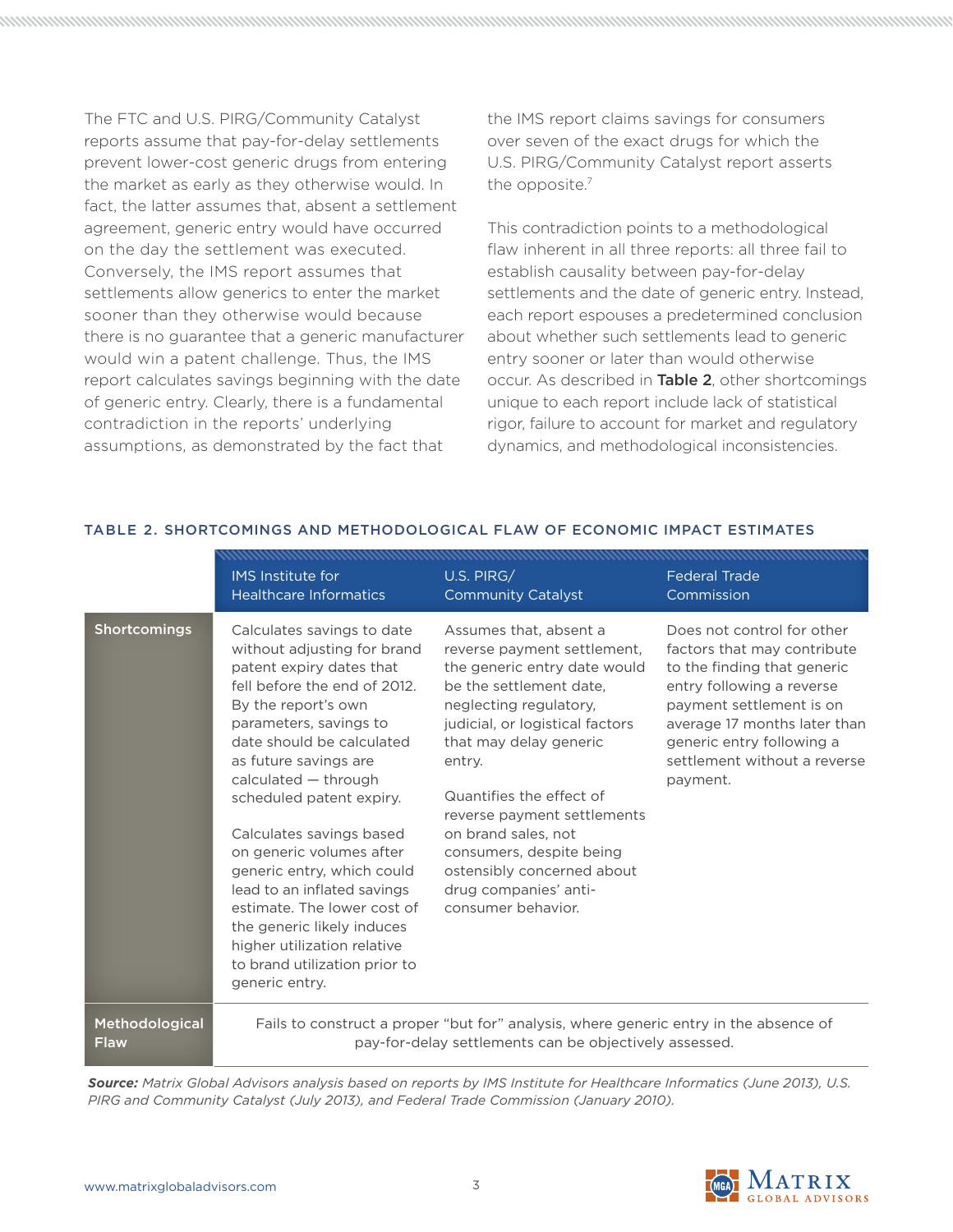#### **ANALYSIS**

In 2010, economists Bret Dickey, Jonathan Orszag, and Laura Tyson warned that "painting all settlements with the same brush is likely to harm consumers."8 Despite coming to different conclusions, the three economic impact estimates analyzed here do just that when they assume that reverse payment settlements can be lumped together and categorically declared pro-competitive (e.g., IMS) or anti-competitive (e.g., FTC and U.S. PIRG/Community Catalyst).

This does not mean that an insightful economic study on this topic is impossible. Rather, a well-constructed economic analysis of reverse payment settlements would:

- 1) consider the causality between a reverse payment and the date of generic entry, and
- 2) determine the likely generic entry date in the absence of a reverse payment.

Essential to any economic study of the issue is the recognition that an individual drug patent settlement involving payment from one party to another cannot be deemed pro- or anticompetitive without full consideration of all aspects of the patent dispute and settlement agreement.

Indeed, the Supreme Court acknowledged this relativity with its decision to apply the "rule of reason" to these cases. As Justice Stephen Breyer noted in the Court's majority opinion, "The likelihood of a reverse payment bringing about anticompetitive effects depends upon its size, its scale in relation to the payor's anticipated future litigation costs, its independence from other services for which it might represent payment, and the lack of any other convincing justification."<sup>9</sup>

#### **CO N C LU S I O N**

At its heart, the Supreme Court's decision rejects the oversimplified analyses of the three reports discussed above. However, these reports can be considered as representative of two ends of a spectrum — one end being a state of affairs in which settlements are all pro-competitive, and the other in which settlements are all anti-competitive. Neither of these "bookend" scenarios is realistic, but this perspective is useful for understanding the wide range of potential costs or benefits of pay-for-delay settlements.

Nevertheless, this view does not change our two basic conclusions on the issue: First, the Supreme Court's rule of reason decision is adequate and appropriate. Second, S. 214 or any other attempt to go beyond the Court's decision is unnecessary and potentially harmful. Depending on the circumstances, pay-for-delay settlements could be anti-competitive, pro-competitive, or neutral in their effects on consumers and should therefore be assessed on a case-by-case basis.

Depending on the circumstances, pay-for-delay settlements could be anti-competitive, pro-competitive, or neutral in their effects on consumers and should therefore be assessed on a case-by-case basis.